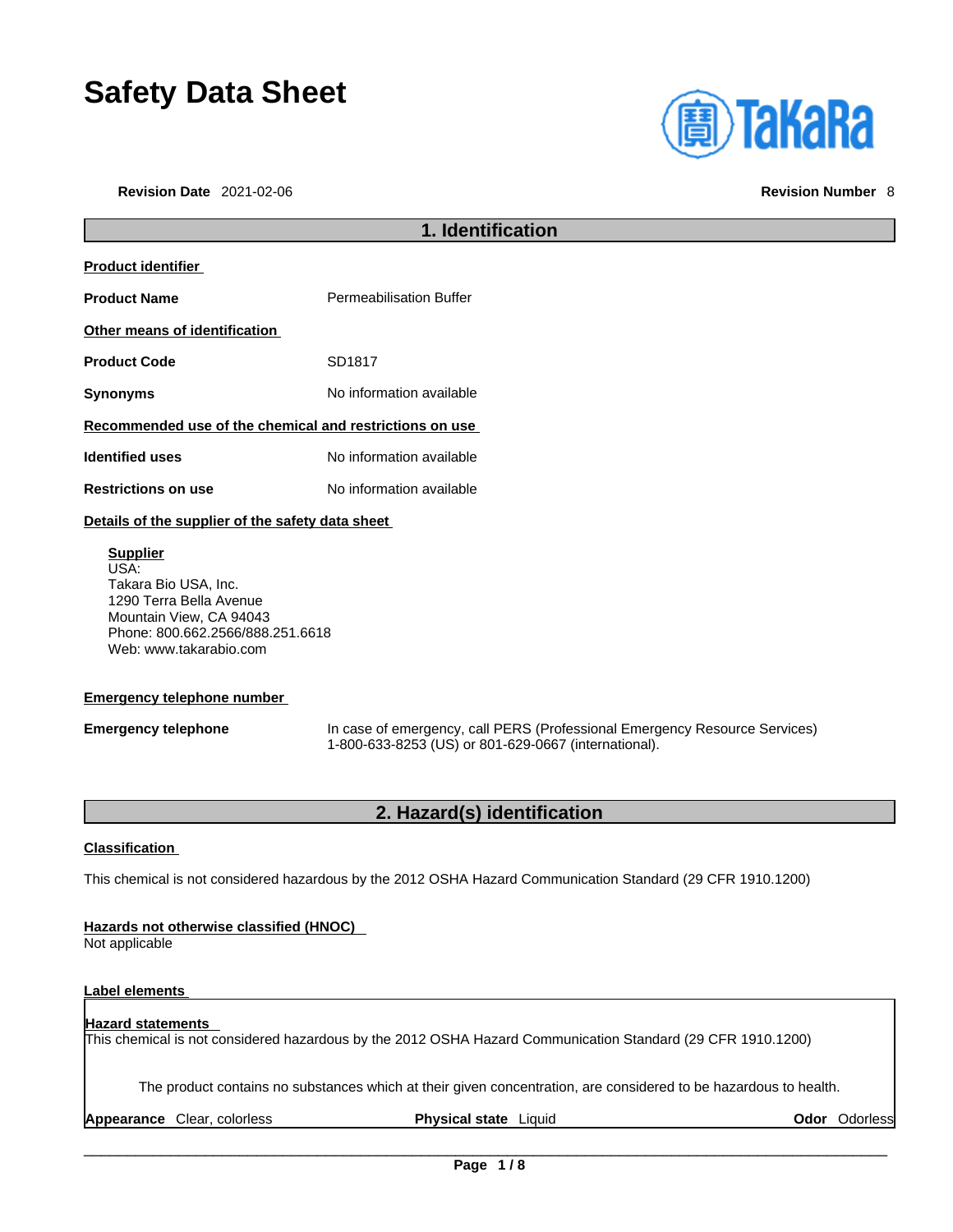### **Other information**

No information available.

## **3. Composition/information on ingredients**

### **Substance**

Not applicable.

### **Mixture**

The product contains no substances which at their given concentration, are considered to be hazardous to health

# **4. First-aid measures**

### **Description of first aid measures**

| <b>Inhalation</b>                                                          | Remove to fresh air.                                                                                                    |  |
|----------------------------------------------------------------------------|-------------------------------------------------------------------------------------------------------------------------|--|
| Eye contact                                                                | Rinse thoroughly with plenty of water for at least 15 minutes, lifting lower and upper eyelids.<br>Consult a physician. |  |
| <b>Skin contact</b>                                                        | Wash skin with soap and water.                                                                                          |  |
| Ingestion                                                                  | Clean mouth with water and drink afterwards plenty of water.                                                            |  |
| Most important symptoms and effects, both acute and delayed                |                                                                                                                         |  |
| <b>Symptoms</b>                                                            | No information available.                                                                                               |  |
| Indication of any immediate medical attention and special treatment needed |                                                                                                                         |  |
| Note to physicians                                                         | Treat symptomatically.                                                                                                  |  |

# **5. Fire-fighting measures**

| <b>Suitable Extinguishing Media</b>                             | Use extinguishing measures that are appropriate to local circumstances and the<br>surrounding environment.                            |  |
|-----------------------------------------------------------------|---------------------------------------------------------------------------------------------------------------------------------------|--|
| <b>Large Fire</b>                                               | CAUTION: Use of water spray when fighting fire may be inefficient.                                                                    |  |
| Unsuitable extinguishing media                                  | Do not scatter spilled material with high pressure water streams.                                                                     |  |
| Specific hazards arising from the<br>chemical                   | No information available.                                                                                                             |  |
| <b>Explosion Data</b><br>Sensitivity to mechanical impact None. |                                                                                                                                       |  |
| Sensitivity to static discharge                                 | None.                                                                                                                                 |  |
| Special protective equipment for<br>fire-fighters               | Firefighters should wear self-contained breathing apparatus and full firefighting turnout<br>gear. Use personal protection equipment. |  |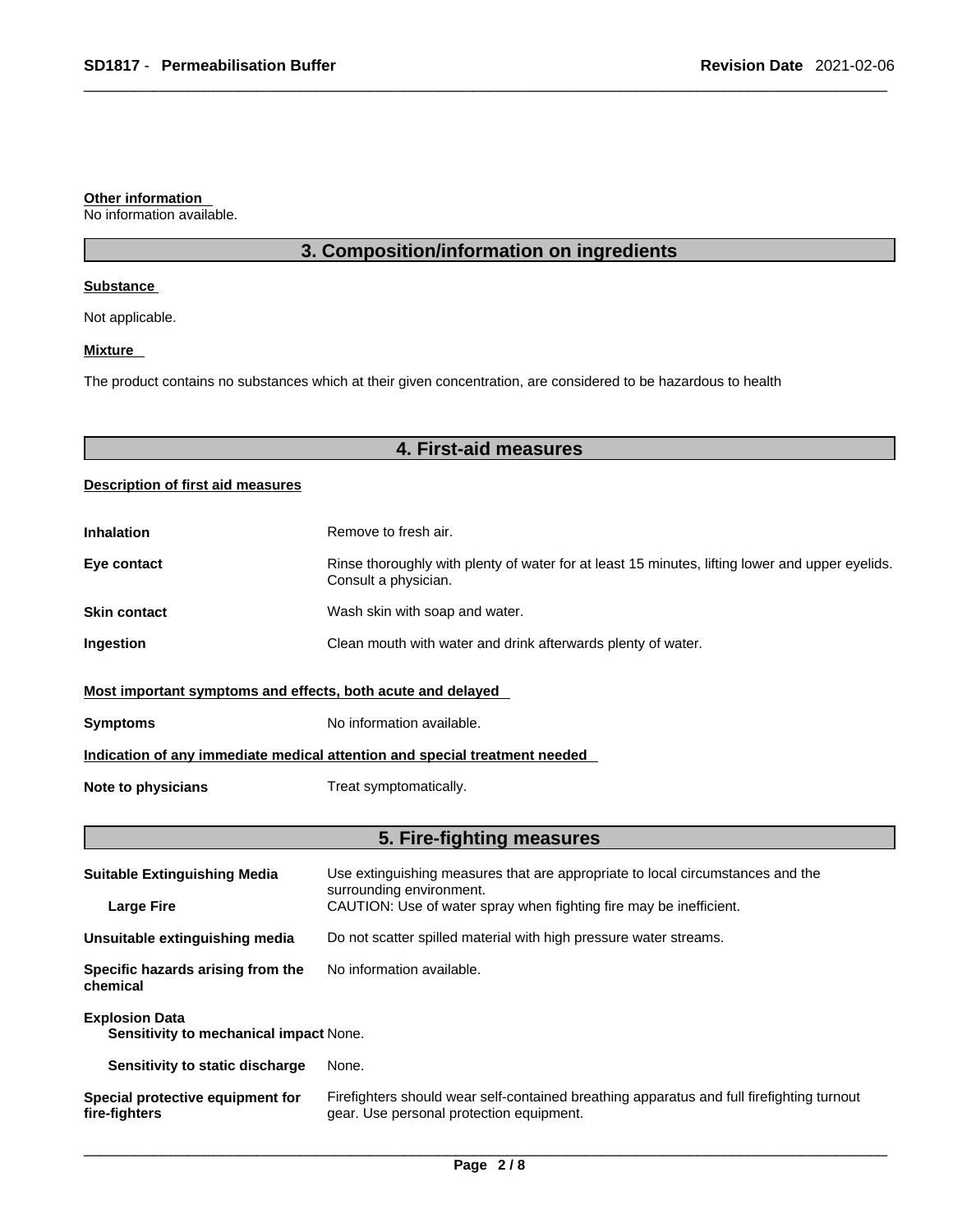| 6. Accidental release measures                               |                                                                        |  |
|--------------------------------------------------------------|------------------------------------------------------------------------|--|
|                                                              | Personal precautions, protective equipment and emergency procedures    |  |
|                                                              |                                                                        |  |
| <b>Personal precautions</b>                                  | Ensure adequate ventilation.                                           |  |
| Methods and material for containment and cleaning up         |                                                                        |  |
| <b>Methods for containment</b>                               | Prevent further leakage or spillage if safe to do so.                  |  |
| Methods for cleaning up                                      | Pick up and transfer to properly labeled containers.                   |  |
|                                                              |                                                                        |  |
|                                                              |                                                                        |  |
|                                                              | 7. Handling and storage                                                |  |
| <b>Precautions for safe handling</b>                         |                                                                        |  |
| Advice on safe handling                                      | Handle in accordance with good industrial hygiene and safety practice. |  |
| Conditions for safe storage, including any incompatibilities |                                                                        |  |
| <b>Storage Conditions</b>                                    | Keep container tightly closed in a dry and well-ventilated place.      |  |
|                                                              |                                                                        |  |
|                                                              | 8. Exposure controls/personal protection                               |  |
|                                                              |                                                                        |  |

**Control parameters** 

| Appropriate engineering controls                                      |                                                                                                                                                                             |  |
|-----------------------------------------------------------------------|-----------------------------------------------------------------------------------------------------------------------------------------------------------------------------|--|
| <b>Engineering controls</b>                                           | Showers<br>Eyewash stations<br>Ventilation systems.                                                                                                                         |  |
| Individual protection measures, such as personal protective equipment |                                                                                                                                                                             |  |
| <b>Eye/face protection</b>                                            | No special protective equipment required.                                                                                                                                   |  |
| Skin and body protection                                              | No special protective equipment required.                                                                                                                                   |  |
| <b>Respiratory protection</b>                                         | No protective equipment is needed under normal use conditions. If exposure limits are<br>exceeded or irritation is experienced, ventilation and evacuation may be required. |  |
| General hygiene considerations                                        | Handle in accordance with good industrial hygiene and safety practice.                                                                                                      |  |

# **9. Physical and chemical properties**

| Information on basic physical and chemical properties |                  |  |
|-------------------------------------------------------|------------------|--|
| <b>Physical state</b>                                 | Liauid           |  |
| Appearance                                            | Clear, colorless |  |
| Color                                                 | Clear            |  |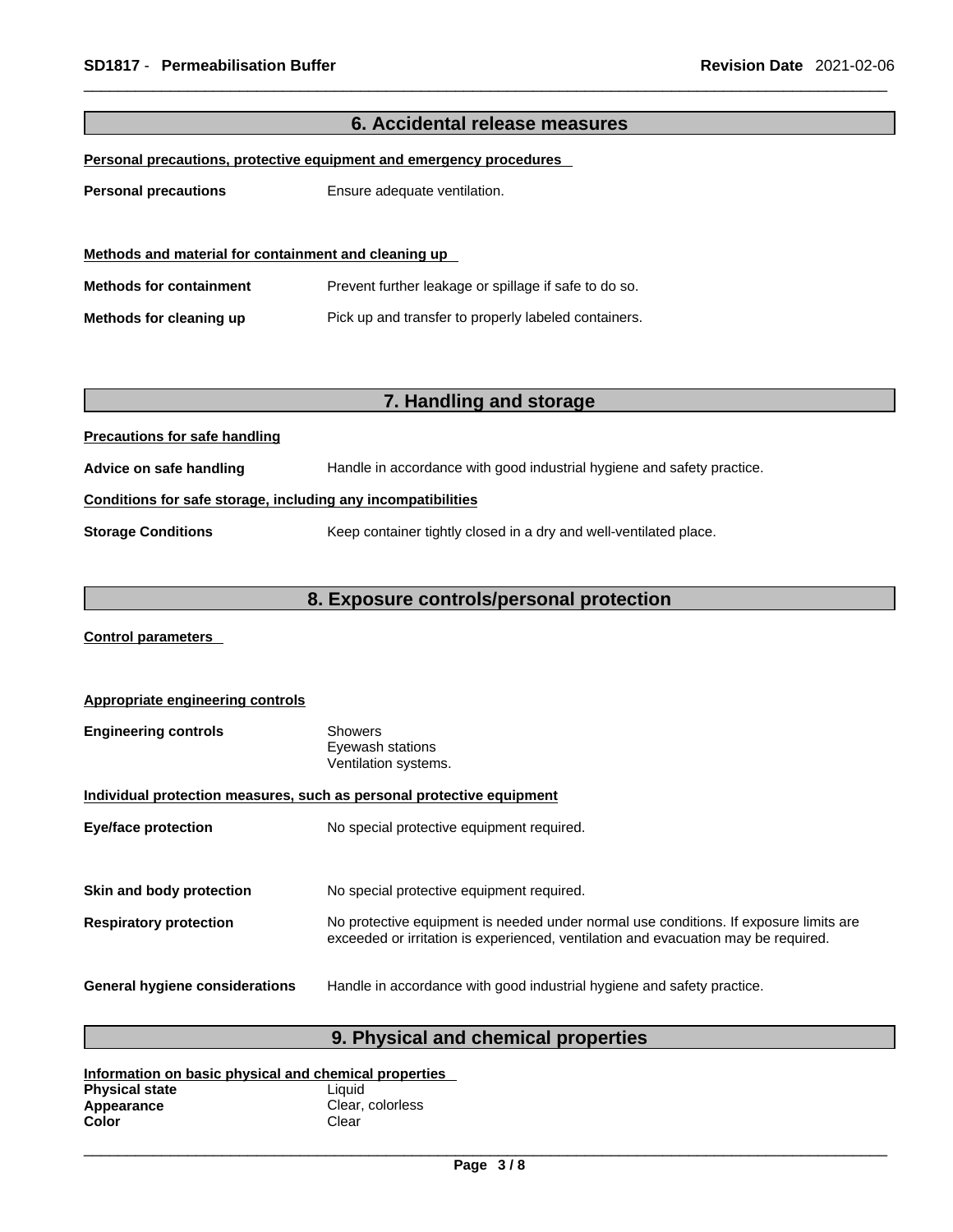| Odor                             | Odorless                 |                  |
|----------------------------------|--------------------------|------------------|
| <b>Odor Threshold</b>            | No information available |                  |
|                                  |                          |                  |
| <b>Property</b>                  | <b>Values</b>            | Remarks • Method |
| рH                               |                          | None known       |
| Melting point / freezing point   | No data available        | None known       |
| Boiling point/boiling range (°C) | No data available        | None known       |
| <b>Flash point</b>               | No data available        | Open cup         |
| <b>Evaporation Rate</b>          | no data available        | None known       |
| Flammability (solid, gas)        | no data available        | None known       |
| <b>Flammability Limit in Air</b> |                          | None known       |
| <b>Upper flammability limit:</b> | No data available        |                  |
| Lower flammability limit:        | No data available        |                  |
| Vapor pressure                   | no data available        | None known       |
| <b>Vapor density</b>             | No data available        | None known       |
| <b>Relative density</b>          |                          | None known       |
| <b>Water solubility</b>          | No data available        | None known       |
| Solubility in other solvents     | no data available        | None known       |
| <b>Partition coefficient</b>     | no data available        | None known       |
| <b>Autoignition temperature</b>  | No data available        | None known       |
| <b>Decomposition temperature</b> |                          | None known       |
| <b>Kinematic viscosity</b>       | No data available        | None known       |
| <b>Dynamic Viscosity</b>         | no data available        | None known       |
|                                  |                          |                  |
| <b>Other information</b>         |                          |                  |
| <b>Explosive properties</b>      | No information available |                  |
| <b>Oxidizing properties</b>      | No information available |                  |
| <b>Softening point</b>           | No information available |                  |
| <b>Molecular Weight</b>          | No information available |                  |
| <b>VOC Content (%)</b>           | No information available |                  |
| <b>Liquid Density</b>            | No information available |                  |
| <b>Bulk Density</b>              | No information available |                  |
|                                  |                          |                  |

### **10. Stability and reactivity**

| <b>Reactivity</b>                                                       | No information available.                 |
|-------------------------------------------------------------------------|-------------------------------------------|
| <b>Chemical stability</b>                                               | Stable under normal conditions.           |
| <b>Possibility of hazardous reactions</b> None under normal processing. |                                           |
| <b>Conditions to Avoid</b>                                              | None known based on information supplied. |
| Incompatible materials                                                  | None known based on information supplied. |
|                                                                         |                                           |

**Hazardous decomposition products** None known based on information supplied.

# **11. Toxicological information**

### **Information on likely routes of exposure**

| <b>Inhalation</b>   | Specific test data for the substance or mixture is not available. |
|---------------------|-------------------------------------------------------------------|
| Eye contact         | Specific test data for the substance or mixture is not available. |
| <b>Skin contact</b> | Specific test data for the substance or mixture is not available. |
| <b>Ingestion</b>    | Specific test data for the substance or mixture is not available. |

**<u>Symptoms related to the physical, chemical and toxicological characteristics</u>**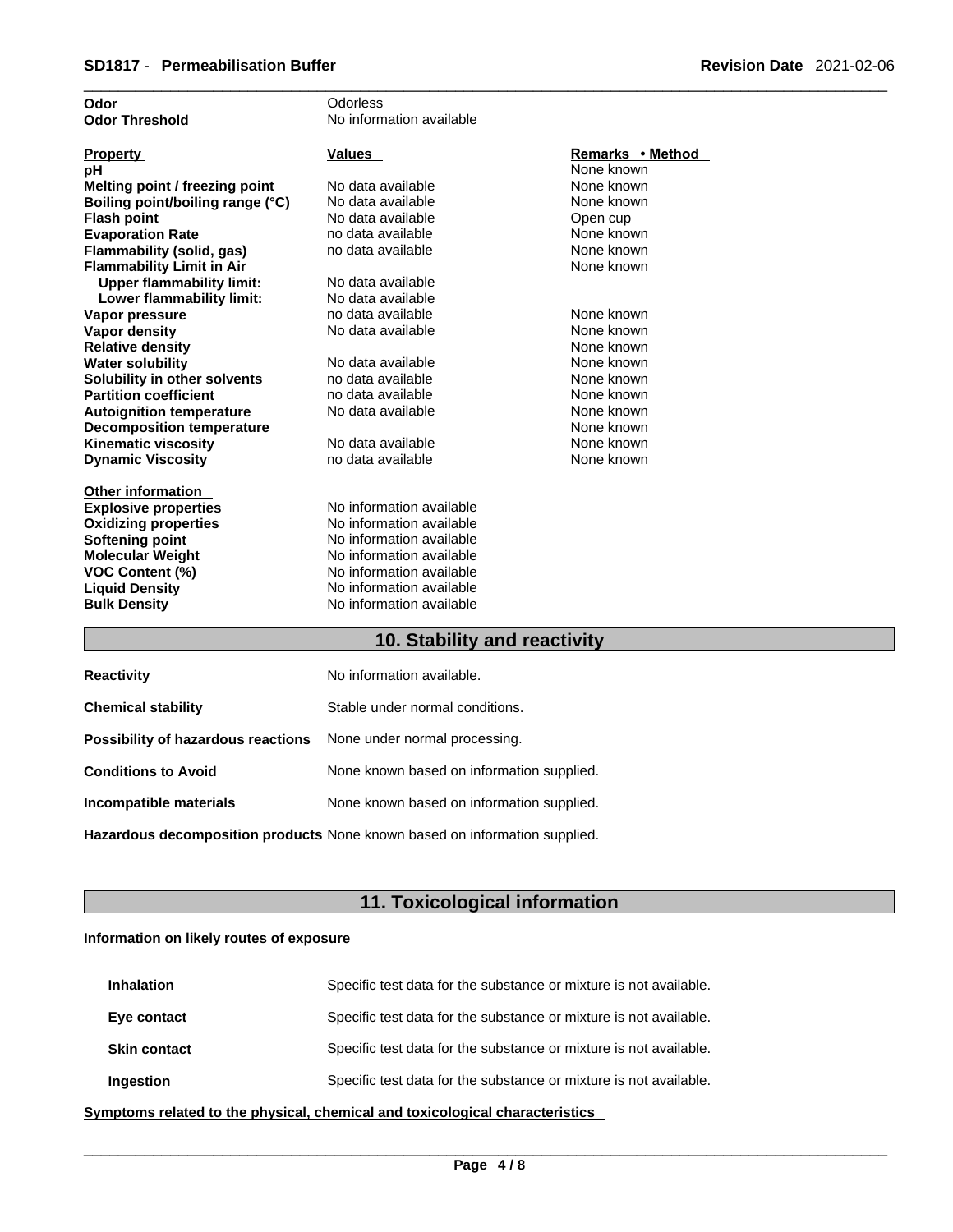### \_\_\_\_\_\_\_\_\_\_\_\_\_\_\_\_\_\_\_\_\_\_\_\_\_\_\_\_\_\_\_\_\_\_\_\_\_\_\_\_\_\_\_\_\_\_\_\_\_\_\_\_\_\_\_\_\_\_\_\_\_\_\_\_\_\_\_\_\_\_\_\_\_\_\_\_\_\_\_\_\_\_\_\_\_\_\_\_\_\_\_\_\_ **SD1817** - **Permeabilisation Buffer Revision Date** 2021-02-06

**Symptoms** No information available.

**Acute toxicity**

**Numerical measures of toxicity**

|                                   | <u>Delayed and immediate effects as well as chronic effects from short and long-term exposure</u> |  |
|-----------------------------------|---------------------------------------------------------------------------------------------------|--|
| <b>Skin corrosion/irritation</b>  | No information available.                                                                         |  |
| Serious eye damage/eye irritation | No information available.                                                                         |  |
| Respiratory or skin sensitization | No information available.                                                                         |  |
| <b>Germ cell mutagenicity</b>     | No information available.                                                                         |  |
| Carcinogenicity                   | No information available.                                                                         |  |
| <b>Reproductive toxicity</b>      | No information available.                                                                         |  |
| <b>STOT - single exposure</b>     | No information available.                                                                         |  |
| <b>STOT - repeated exposure</b>   | No information available.                                                                         |  |
| <b>Aspiration hazard</b>          | No information available.                                                                         |  |
| Other adverse effects             | No information available.                                                                         |  |
| <b>Interactive effects</b>        | No information available.                                                                         |  |
| 12. Ecological information        |                                                                                                   |  |
| Ecotoxicity                       | The environmental impact of this product has not been fully investigated.                         |  |
| Persistence and degradability     | No information available.                                                                         |  |
| <b>Bioaccumulation</b>            | There is no data for this product.                                                                |  |
| Other adverse effects             | No information available.                                                                         |  |
|                                   |                                                                                                   |  |

# **13. Disposal considerations**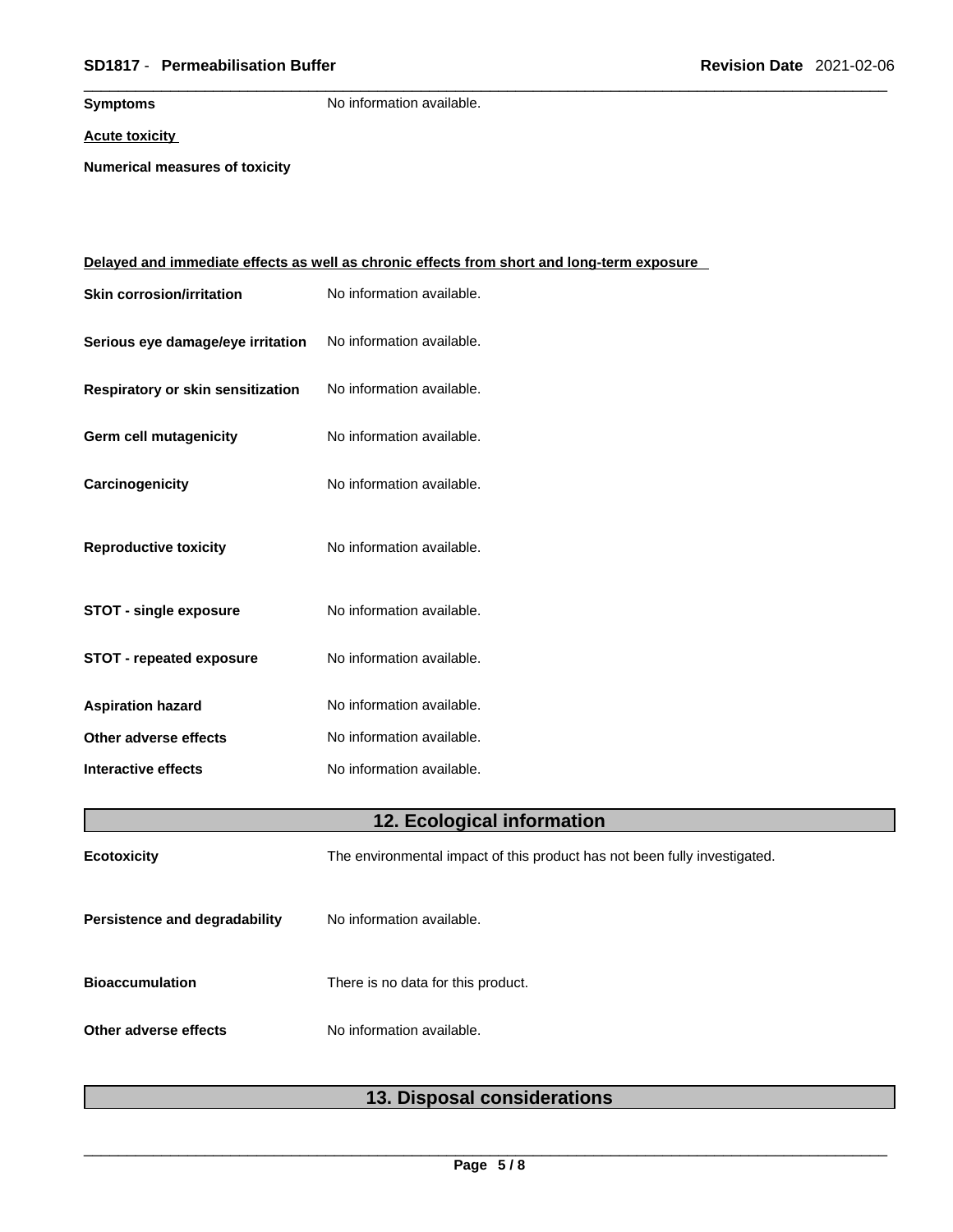### **Waste treatment methods**

| Waste from residues/unused    | Dispose of in accordance with local regulations. Dispose of waste in accordance with |
|-------------------------------|--------------------------------------------------------------------------------------|
| products                      | environmental legislation.                                                           |
| <b>Contaminated packaging</b> | Do not reuse empty containers.                                                       |

### **14. Transport information**

|             | 1 F<br><b>Dogulator</b> |
|-------------|-------------------------|
| <b>ADN</b>  | Not regulated           |
| <b>ADR</b>  | Not regulated           |
| <b>RID</b>  | Not regulated           |
| <b>IMDG</b> | Not regulated           |
| <b>IATA</b> | Not regulated           |
| ICAO (air)  | Not regulated           |
| <b>MEX</b>  | Not regulated           |
| <b>TDG</b>  | Not regulated           |
| <b>DOT</b>  | Not regulated           |

### **15. Regulatory information**

### **International Inventories**

### **TSCA** -.

\*Contact supplier for details. One or more substances in this product are either not listed on the US TSCA inventory, listed on the confidential US TSCA inventory or are otherwise exempted from inventory listing requirements

| <b>DSL/NDSL</b>      |   |
|----------------------|---|
| <b>EINECS/ELINCS</b> |   |
| <b>ENCS</b>          |   |
| <b>IECSC</b>         | ٠ |
| KECL                 |   |
| <b>PICCS</b>         |   |
| <b>AICS</b>          |   |
|                      |   |

 **Legend:** 

 **TSCA** - United States Toxic Substances Control Act Section 8(b) Inventory

 **DSL/NDSL** - Canadian Domestic Substances List/Non-Domestic Substances List

 **EINECS/ELINCS** - European Inventory of Existing Chemical Substances/European List of Notified Chemical Substances

 **ENCS** - Japan Existing and New Chemical Substances

 **IECSC** - China Inventory of Existing Chemical Substances

 **KECL** - Korean Existing and Evaluated Chemical Substances

 **PICCS** - Philippines Inventory of Chemicals and Chemical Substances

 **AICS** - Australian Inventory of Chemical Substances

### **US Federal Regulations**

### **SARA 313**

Section 313 of Title III of the Superfund Amendments and Reauthorization Act of 1986 (SARA). This product does not contain any chemicals which are subject to the reporting requirements of the Act and Title 40 of the Code of Federal Regulations, Part 372.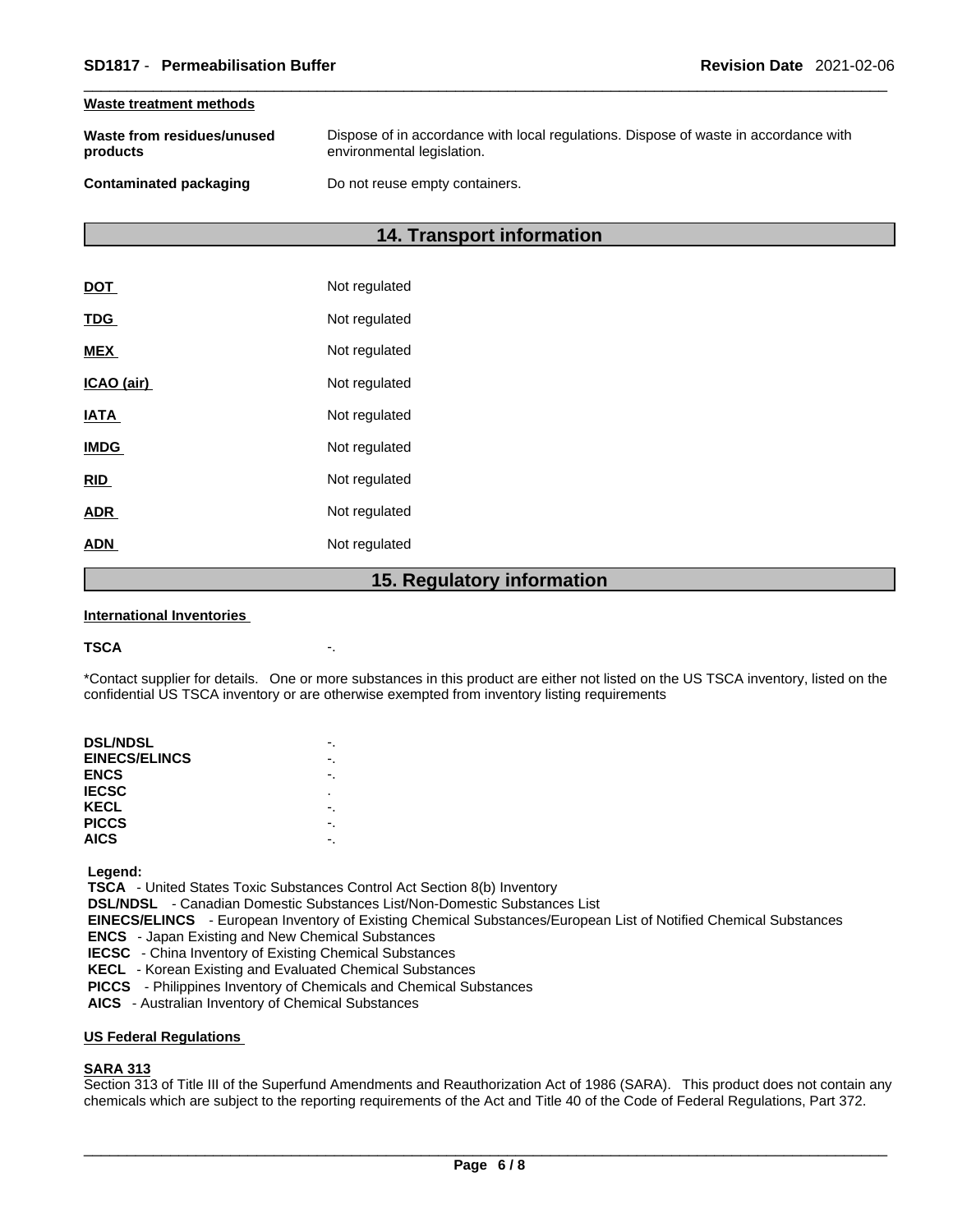### **SARA 311/312 Hazard Categories**

Should this product meet EPCRA 311/312 Tier reporting criteria at 40 CFR 370, refer to Section 2 of this SDS for appropriate classifications.

### **CWA (Clean WaterAct)**

This product does not contain any substances regulated as pollutants pursuant to the Clean Water Act (40 CFR 122.21 and 40 CFR 122.42).

### **CERCLA**

This material, as supplied, does not contain any substances regulated as hazardous substances under the Comprehensive Environmental Response Compensation and Liability Act (CERCLA) (40 CFR 302) or the Superfund Amendments and Reauthorization Act (SARA) (40 CFR 355). There may be specific reporting requirements at the local, regional, or state level pertaining to releases of this material.

### **US State Regulations**

### **California Proposition 65**

This product does not contain any Proposition 65 chemicals.

### **U.S. State Right-to-Know Regulations**

This product does not contain any substances regulated under applicable state right-to-know regulations

### **U.S. EPA Label Information**

### **EPA Pesticide Registration Number** Not applicable